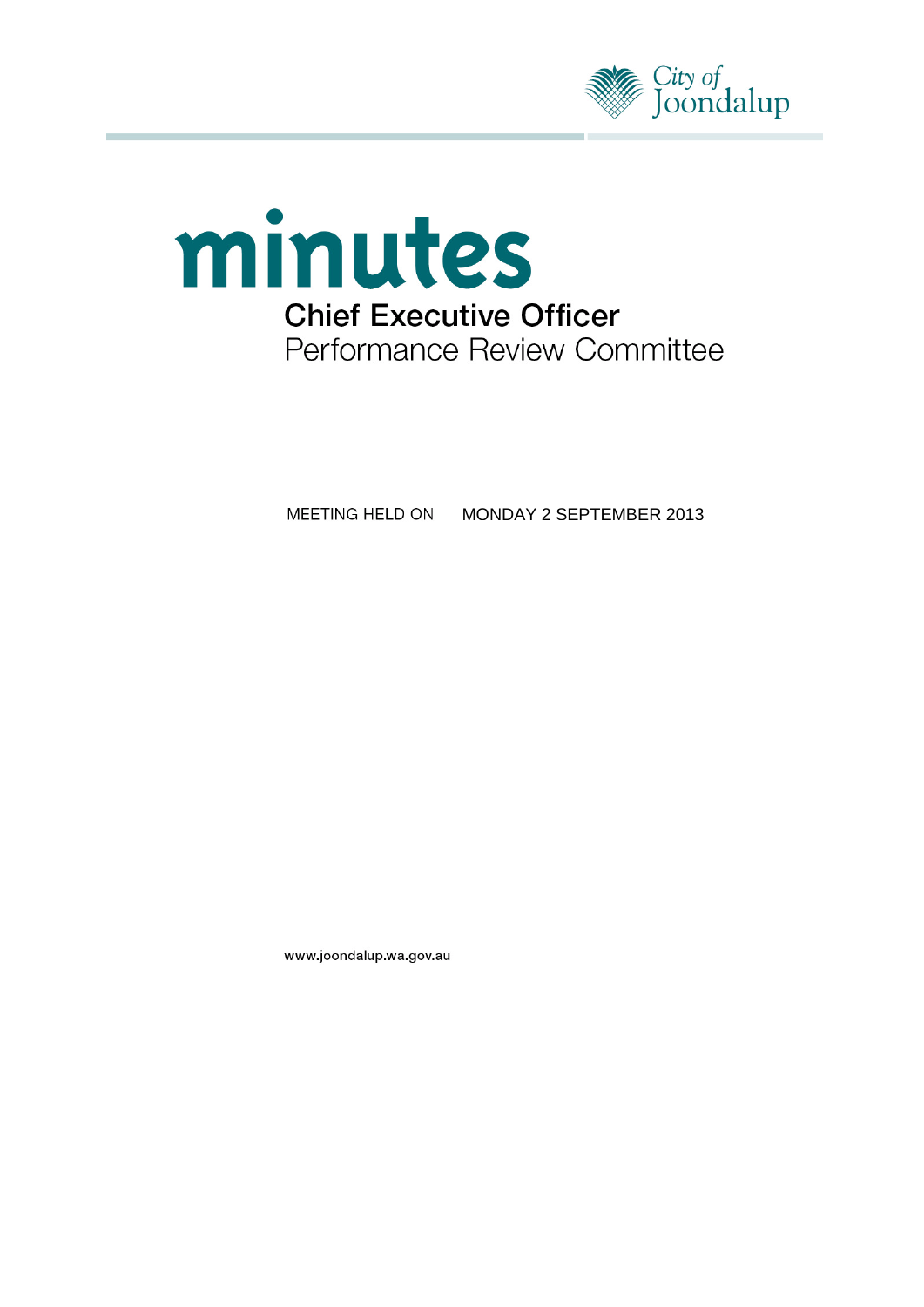# **TABLE OF CONTENTS**

| Item No. | Page No.<br><b>Title</b>                                                             |   |
|----------|--------------------------------------------------------------------------------------|---|
|          | Declaration of Opening                                                               | 3 |
|          | Apologies/Leave of absence                                                           | 3 |
|          | <b>Confirmation of Minutes</b>                                                       | 4 |
|          | Announcements by the Presiding<br>Member<br>without<br>discussion                    | 4 |
|          | <b>Declarations of Interest</b>                                                      | 4 |
|          | Identification of matters for which the meeting may sit<br>behind closed doors       | 5 |
|          | Petitions and deputations                                                            | 5 |
|          | Reports                                                                              | 6 |
| 1        | Confidential - Chief Executive Officer Annual Performance<br><b>Review Interview</b> | 6 |
|          | Motions of which previous notice has been given                                      | 8 |
|          | Requests for Reports for future consideration                                        | 8 |
|          | Closure                                                                              | 8 |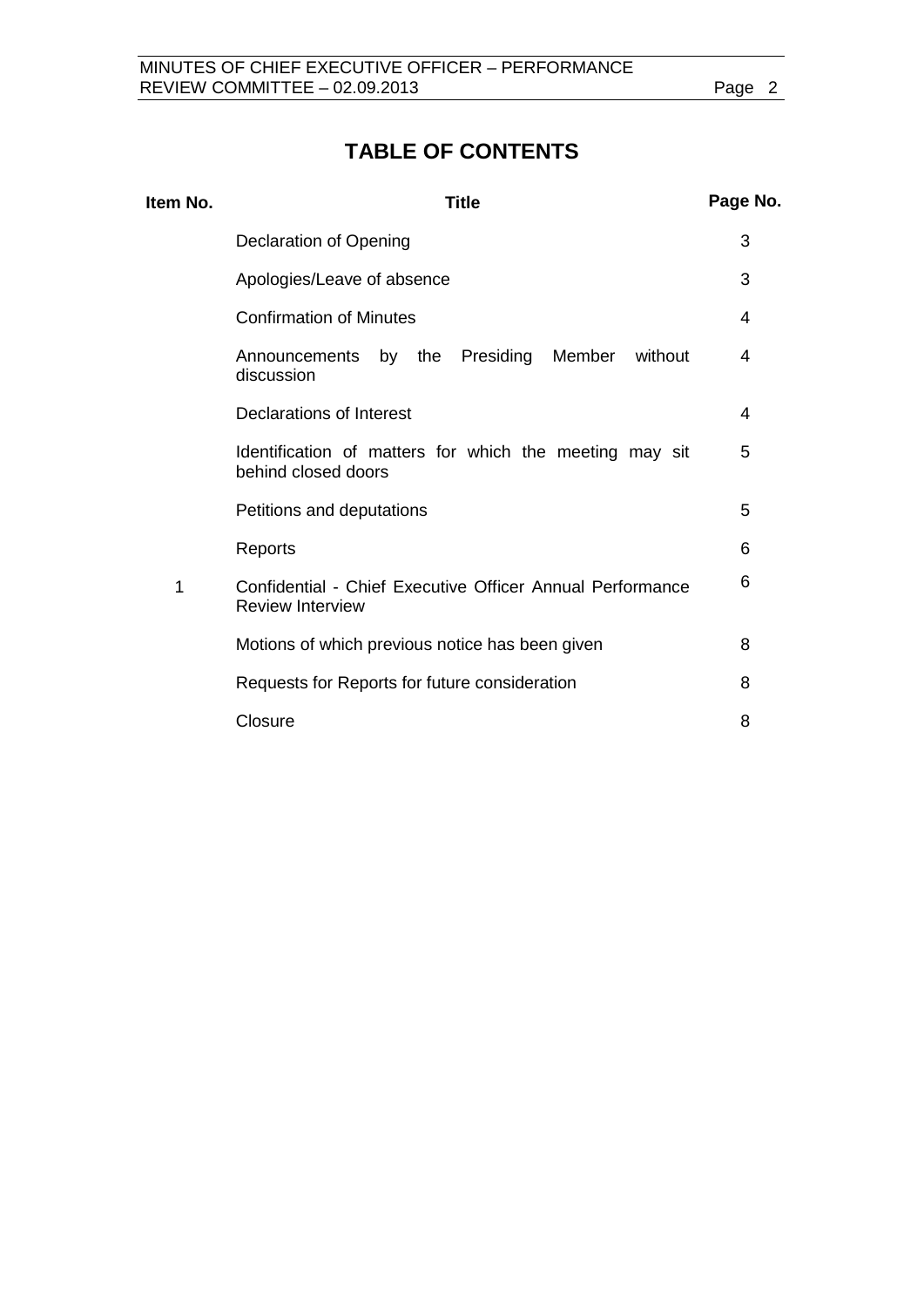# **CITY OF JOONDALUP**

### **MINUTES OF THE CHIEF EXECUTIVE OFFICER – PERFORMANCE REVIEW COMMITTEE MEETING HELD IN CONFERENCE ROOM 2, JOONDALUP CIVIC CENTRE, BOAS AVENUE, JOONDALUP ON MONDAY 2 SEPTEMBER 2013.**

## **ATTENDANCE**

### **Committee Members:**

| Mayor Troy Pickard<br>Cr Geoff Amphlett, JP<br>Cr John Chester | <b>Presiding Member</b><br><b>Deputy Presiding Member</b>            |                                                             |
|----------------------------------------------------------------|----------------------------------------------------------------------|-------------------------------------------------------------|
| Cr Kerry Hollywood<br>Cr Mike Norman                           | Deputy for Cr Tom McLean, JP                                         |                                                             |
| Cr Teresa Ritchie<br>Cr Sam Thomas                             | Deputy for Cr Russ Fishwick, JP                                      |                                                             |
| Officers:                                                      |                                                                      |                                                             |
| Mr Garry Hunt<br>Mr Mike Tidy                                  | <b>Chief Executive Officer</b><br><b>Director Corporate Services</b> | from 7.43pm until 9.35pm<br>absent from 7.40pm until 9.37pm |
| Guests:                                                        |                                                                      |                                                             |

Mr John Phillips WALGA Workplace Solutions

# <span id="page-2-0"></span>**DECLARATION OF OPENING**

The Presiding Member declared the meeting open at 7.35pm.

# <span id="page-2-1"></span>**APOLOGIES/LEAVE OF ABSENCE**

### **Apologies**

Cr Russ Fishwick, JP

# **Leave of Absence previously approved**

| Cr Tom McLean, JP | 22 August to 18 September 2013 inclusive.   |
|-------------------|---------------------------------------------|
| Cr Liam Gobbert   | 23 August to 23 September 2013 inclusive.   |
| Cr Brian Corr     | 8 September to 27 September 2013 inclusive. |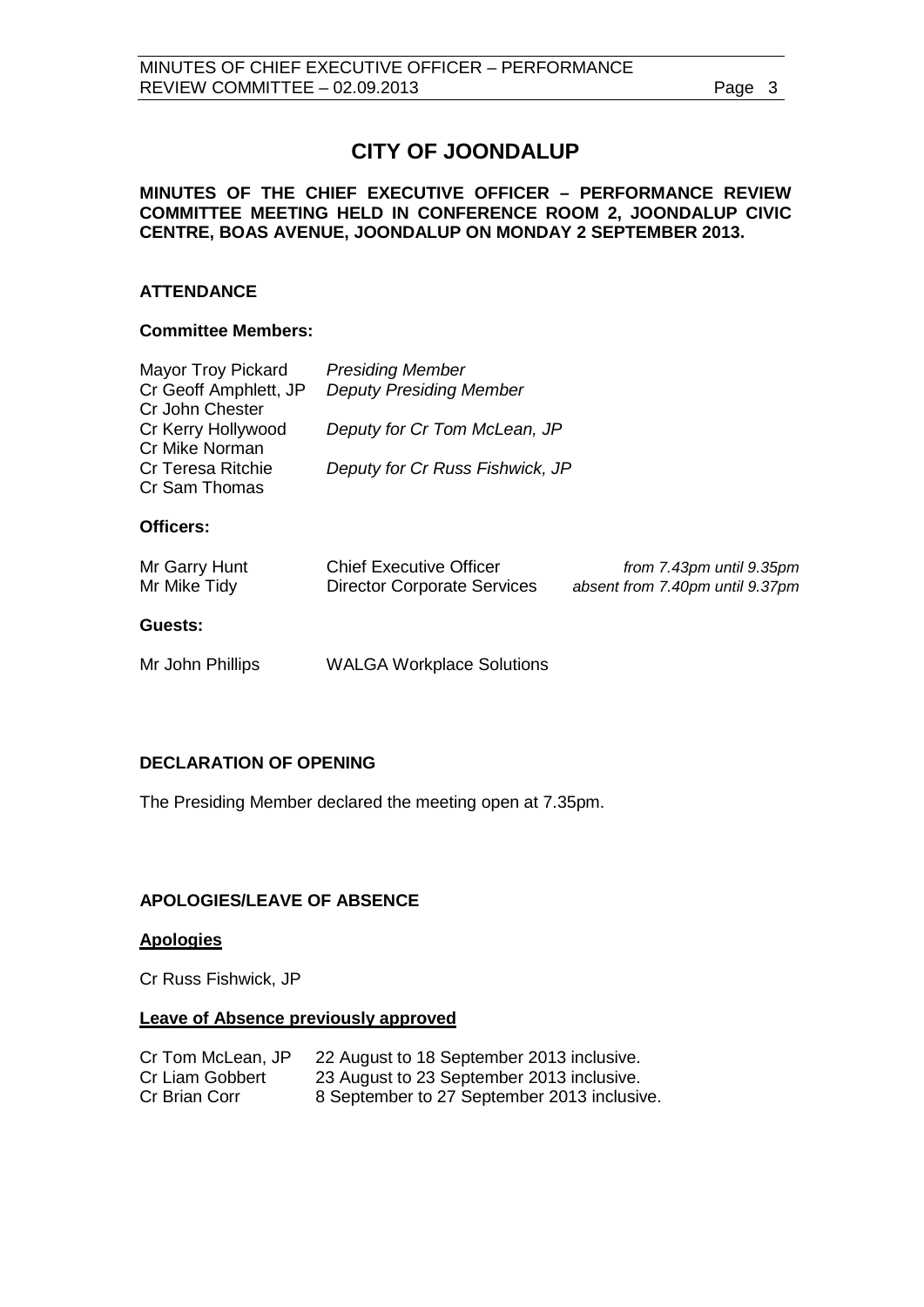### <span id="page-3-0"></span>**CONFIRMATION OF MINUTES**

MINUTES OF THE CHIEF EXECUTIVE OFFICER – PERFORMANCE REVIEW COMMITTEE MEETING HELD ON 20 AUGUST 2013

**MOVED Cr Amphlett, SECONDED Cr Thomas that the minutes of the meeting of the Chief Executive Officer – Performance Review Committee held on 20 August 2013 be confirmed as a true and correct record.**

#### The Motion was Put and **CARRIED** (7/0)

**In favour of the Motion:** Mayor Pickard, Crs Amphlett, Chester, Hollywood, Norman, Ritchie and Thomas.

### <span id="page-3-1"></span>**ANNOUNCEMENTS BY THE PRESIDING MEMBER WITHOUT DISCUSSION**

Nil.

### <span id="page-3-2"></span>**DECLARATIONS OF INTEREST**

#### **Disclosure of Financial Interest/Proximity Interest**

A declaration under this section requires that the nature of the interest must be disclosed. Consequently a member who has made a declaration must not preside, participate in, or be present during any discussion or decision-making procedure relating to the matter the subject of the declaration. An employee is required to disclose their financial interest and if required to do so by the Council must disclose the extent of the interest. Employees are required to disclose their financial interests where they are required to present verbal or written reports to the Council. Employees are able to continue to provide advice to the Council in the decision making process if they have disclosed their interest.

| <b>Name/Position</b>      | Mr Garry Hunt, Chief Executive Officer.                    |
|---------------------------|------------------------------------------------------------|
| <b>Item No./Subject</b>   | Item 1 - Chief Executive Officer Annual Performance Review |
|                           | Interview.                                                 |
| <b>Nature of interest</b> | Financial.                                                 |
| <b>Extent of Interest</b> | Mr Hunt holds the position of Chief Executive Officer.     |

#### **Disclosure of interest affecting impartiality**

Elected Members (in accordance with Regulation 11 of the *Local Government [Rules of Conduct] Regulations 2007)* and employees (in accordance with the Code of Conduct) are required to declare any interest that may affect their impartiality in considering a matter. This declaration does not restrict any right to participate in or be present during the decision-making process. The Elected Member/employee is also encouraged to disclose the nature of the interest.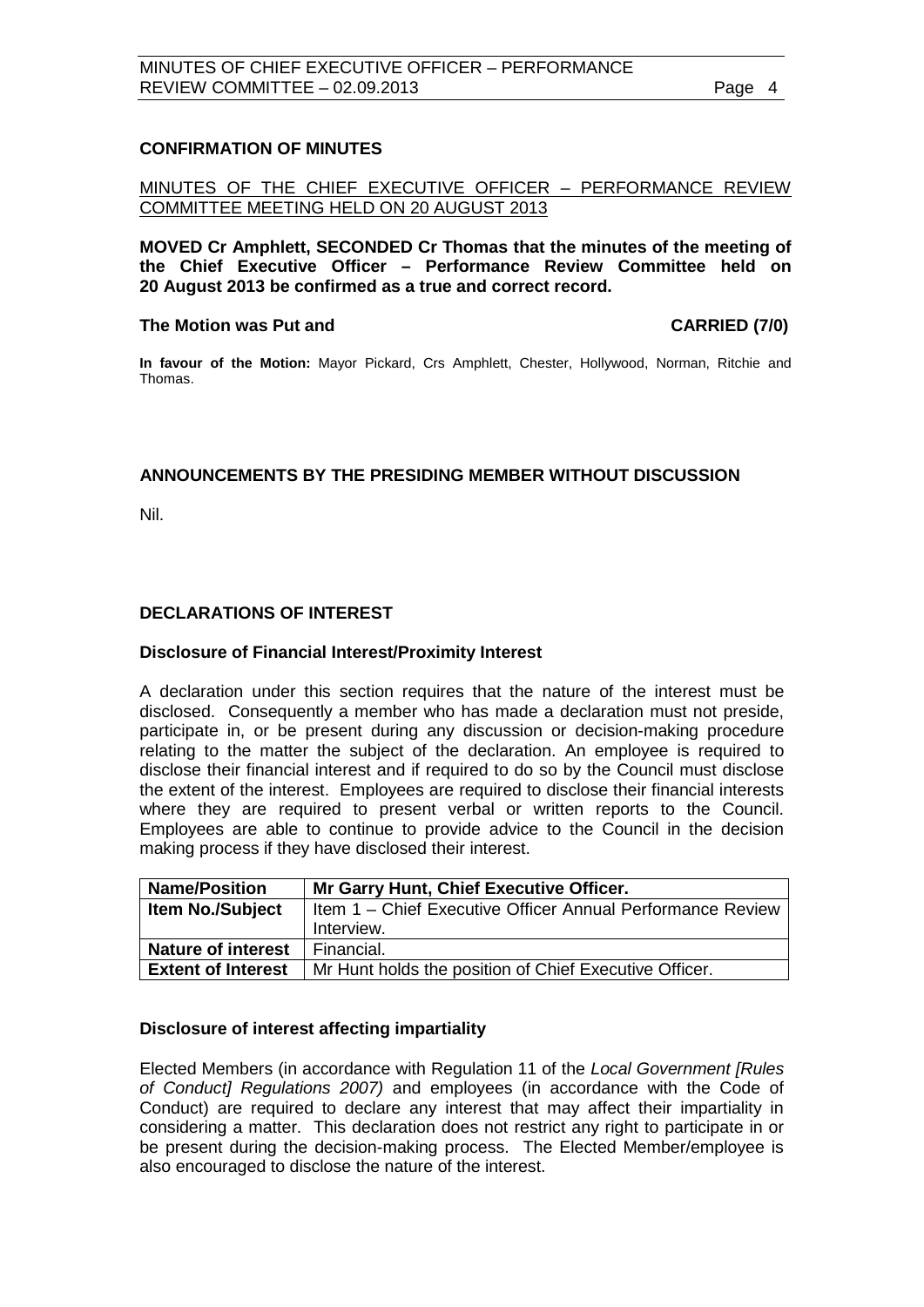| <b>Name/Position</b>      | Mr Mike Tidy, Director Corporate Services.                 |
|---------------------------|------------------------------------------------------------|
| <b>Item No./Subject</b>   | Item 1 - Chief Executive Officer Annual Performance Review |
|                           | Interview.                                                 |
| <b>Nature of interest</b> | Interest that may affect impartiality.                     |
| <b>Extent of Interest</b> | Due to the nature of his employment relationship with the  |
|                           | <b>Chief Executive Officer.</b>                            |

# <span id="page-4-0"></span>**IDENTIFICATION OF MATTERS FOR WHICH THE MEETING MAY SIT BEHIND CLOSED DOORS**

In accordance with Clause 76 of the City's *Standing Orders Local Law 2005*, this meeting was not open to the public.

# <span id="page-4-1"></span>**PETITIONS AND DEPUTATIONS**

Nil.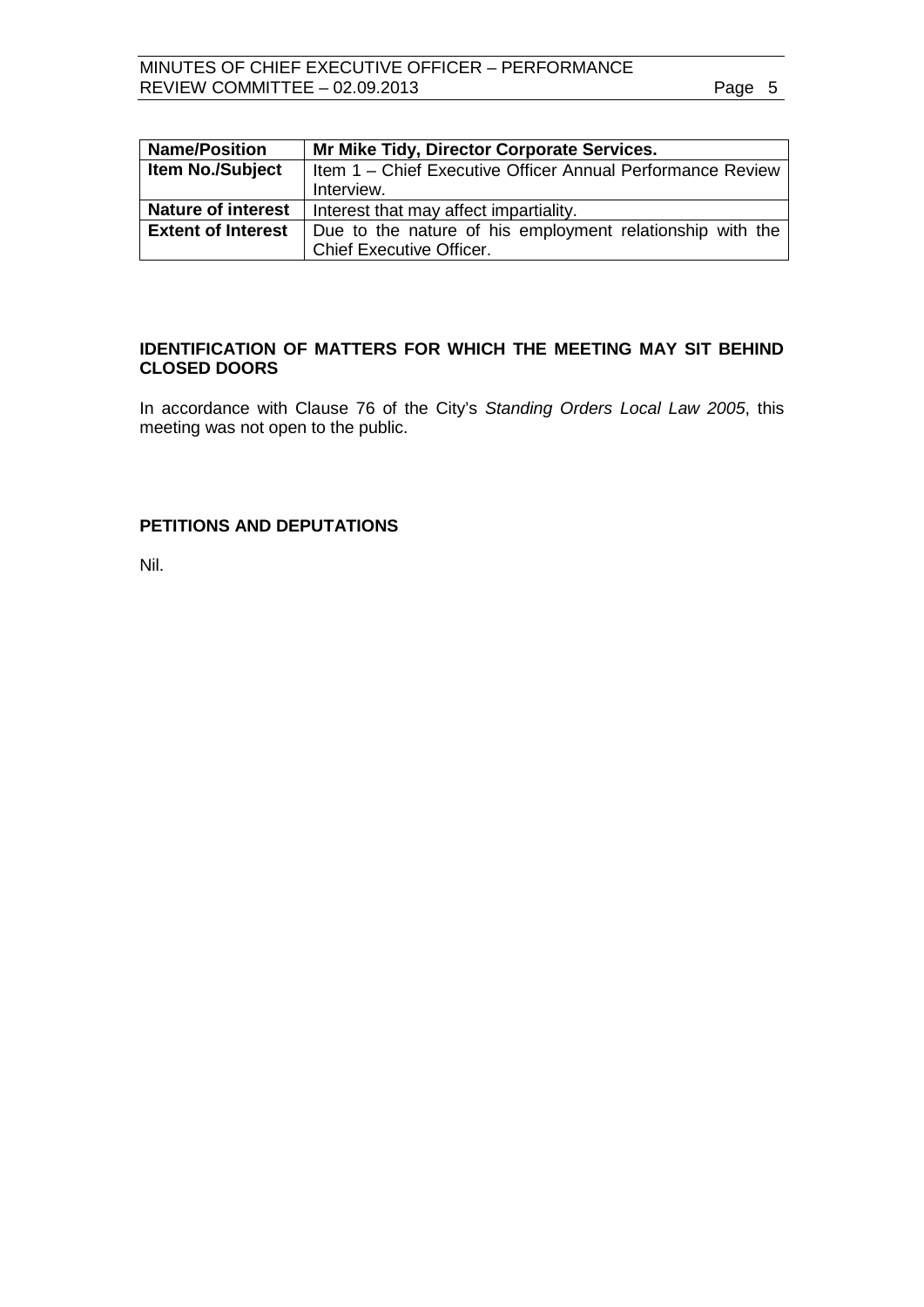# <span id="page-5-0"></span>**REPORTS**

#### **Disclosure of Financial Interest**

| <b>Name/Position</b>      | Mr Garry Hunt, Chief Executive Officer.                    |
|---------------------------|------------------------------------------------------------|
| <b>Item No./Subject</b>   | Item 1 - Chief Executive Officer Annual Performance Review |
|                           | Interview.                                                 |
| <b>Nature of interest</b> | Financial.                                                 |
| <b>Extent of Interest</b> | Mr Hunt holds the position of Chief Executive Officer.     |

## **Disclosure of Interest Affecting Impartiality**

| <b>Name/Position</b>      | Mr Mike Tidy, Director Corporate Services.                 |
|---------------------------|------------------------------------------------------------|
| <b>Item No./Subject</b>   | Item 1 - Chief Executive Officer Annual Performance Review |
|                           | Interview.                                                 |
| <b>Nature of interest</b> | Interest that may affect impartiality.                     |
| <b>Extent of Interest</b> | Due to the nature of his employment relationship with the  |
|                           | <b>Chief Executive Officer.</b>                            |

*The Director Corporate Services left the room, the time being 7.40pm.*

*The Chief Executive Officer entered the room, the time being 7.43pm.* 

# <span id="page-5-1"></span>**ITEM 1 CONFIDENTIAL - CHIEF EXECUTIVE OFFICER ANNUAL PERFORMANCE REVIEW INTERVIEW**

**WARD** All

- **RESPONSIBLE** Mr Mike Tidy<br> **DIRECTOR** Corporate Se **Corporate Services**
- **FILE NUMBER** 74574, 101515
- **ATTACHMENT Attachment 1** Confidential Draft Chief Executive Officer Performance Review 2013

*(Please Note: The Report and Attachment is confidential and will appear in the official Minute Book only)*

**AUTHORITY / DISCRETION** Executive - The substantial direction setting and oversight role of Council, such as adopting plans and reports, accepting tenders, directing operations, setting and amending budgets.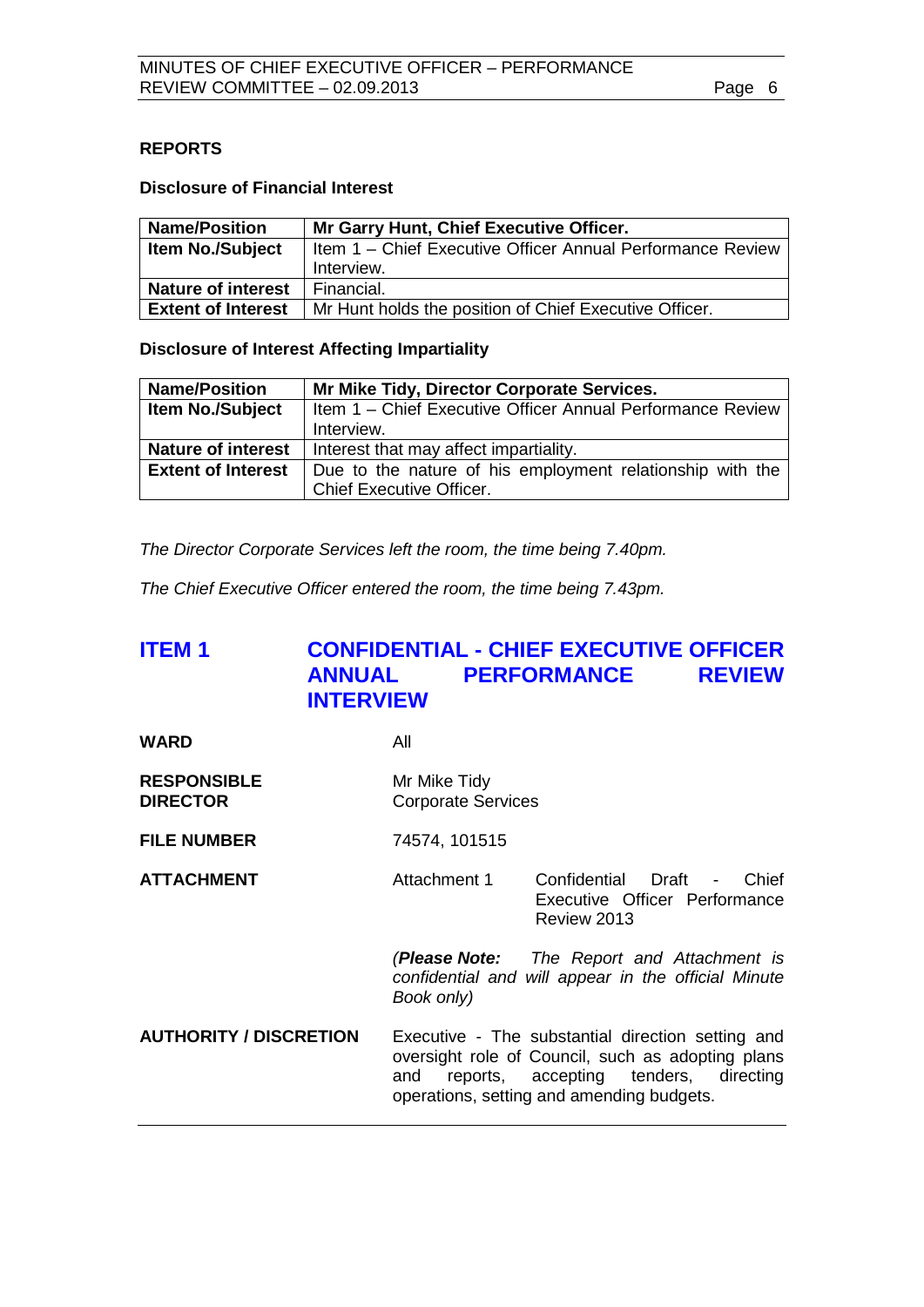This report was confidential in accordance with Section 5.23(2)(a) of the *Local Government Act 1995*, which also permits the meeting to be closed to the public for business relating to the following:

*a matter affecting an employee.*

A full report was provided to Elected Members under separate cover. The report is not for publication.

*The Chief Executive Officer left the room, the time being 9.35pm.*

*The Director Corporate Services entered the room, the time being 9.37pm.*

### **OFFICER'S RECOMMENDATION**

*That the Chief Executive Officer - Performance Review Committee REQUESTS the Director of Corporate Services, in conjunction with John Phillips to prepare a report on the:*

- *1 Draft Concluded Annual Performance Review Report of the Chief Executive Officer;*
- *2 Draft Key Result Areas and KPI's for the Chief Executive Officer for 2013-14,*

*for consideration by the Chief Executive Officer - Performance Review Committee at its meeting on Monday 16 September 2013.*

**MOVED Cr Norman, SECONDED Cr Amphlett that the Chief Executive Officer - Performance Review Committee REQUESTS the Director of Corporate Services, in conjunction with John Phillips to prepare a report on the Draft Concluded Annual Performance Review Report of the Chief Executive Officer for consideration by the Chief Executive Officer Performance Review Committee at its meeting on Monday 16 September 2013.**

#### **The Motion was Put and CARRIED (7/0)**

**In favour of the Motion:** Mayor Pickard, Crs Amphlett, Chester, Hollywood, Norman, Ritchie and Thomas.